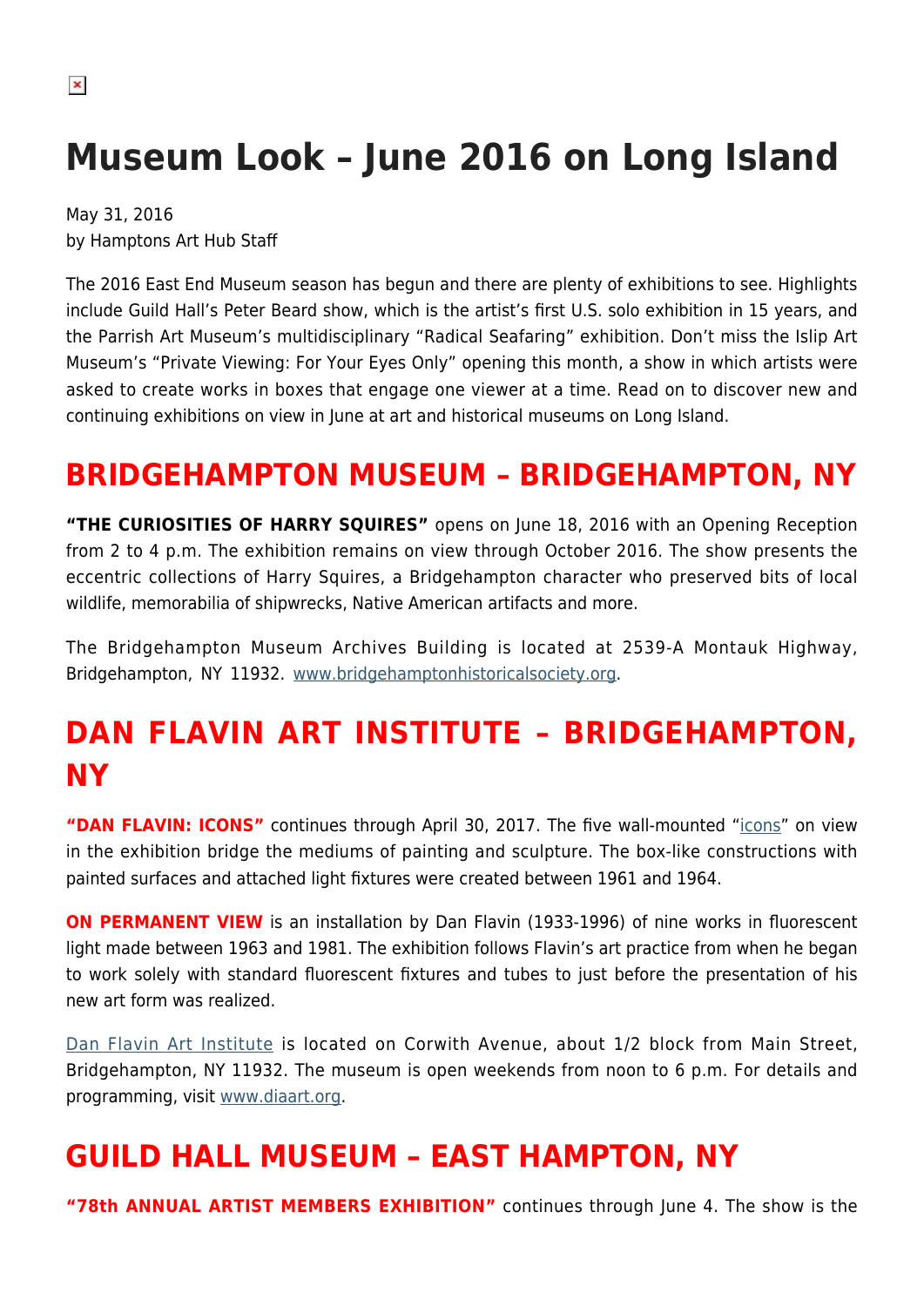oldest non-juried museum exhibition on Long Island and one of the few non-juried exhibitions still offered.

**"PETER BEARD: LAST WORD FROM PARADISE"** opens on June 18 with an Opening Reception from 4 to 6 p.m. The exhibition remains on view through July 31, 2016. Representing [Peter](https://hamptonsarthub.com/exhibition/peter-beard-last-word-from-paradise/) [Beard](https://hamptonsarthub.com/exhibition/peter-beard-last-word-from-paradise/)'s first U.S. museum solo exhibition in 15 years, the show presents more than 50 multilayered collages, drawings, photographs, and diaries from the 1960s to the present, some on public view for the first time.

 $\pmb{\times}$ 

.

.

"I'll Write Whenever I Can…" by Peter Beard, 1965/2004. Gelatin silver print with gelatin silver collage, animal blood, and rag, 50 1/4 x 88 1/4 inches. ©Peter Beard, Courtesy of Peter Beard Studio.

#### **RELATED:** "[Peter Beard Solo Show Opens Guild Hall Museum's Summer Season](https://hamptonsarthub.com/2016/04/08/exhibition-peter-beard-solo-show-opens-guild-hall-museums-summer-season/)".

[Guild Hall](https://hamptonsarthub.com/museum-guide/guild-hall/) is located at 158 Main Street, East Hampton, NY 11937. [www.guildhall.org](http://www.guildhall.org).

#### **HECKSCHER MUSEUM OF ART – HUNTINGTON, NY**

**"MASTER OF ILLUSION: THE MAGICAL ART OF GARY ERBE"** continues through August 28, 2016. This exhibition traces the career of artist [Gary Erbe](http://www.garyerbe.com/) from his early troupe l'oeil works to his recent paintings combining realism with modernist tendencies, including works that focus on objects arranged to emphasize composition, form and structure. Erbe's surreal works are inspired by popular culture, including nostalgic childhood pastimes, 1950s radio and television, American history, contemporary social issues and more.

**"CORNUCOPIA: STILL LIFES FROM THE COLLECTION"** remains on view through August 21, 2016. This exhibition pulled from the museum's collection traces the development of still life painting from late 19th-century through the 1970s.

[The Heckscher Museum of Art](https://hamptonsarthub.com/author/heckscher-museum-of-art/) is located at 2 Prime Avenue, Huntington, NY 11743. [www.heckscher.org](http://www.heckscher.org).

#### **HOFSTRA UNIVERSITY MUSEUM – HEMPSTEAD, NY**

**"IN PRINT"** continues through September 18, 2016 in the David Filderman Gallery. The exhibition presents works made with a variety of printmaking processes such as relief, intaglio, planographic, and stencil. Works are drawn from the museum's collections and date from the late 16th to the 21st century.

**"AFRICA: SUB-SAHARAN DIVERSITY"** continues through August 12, 2016 in the Emily Lowe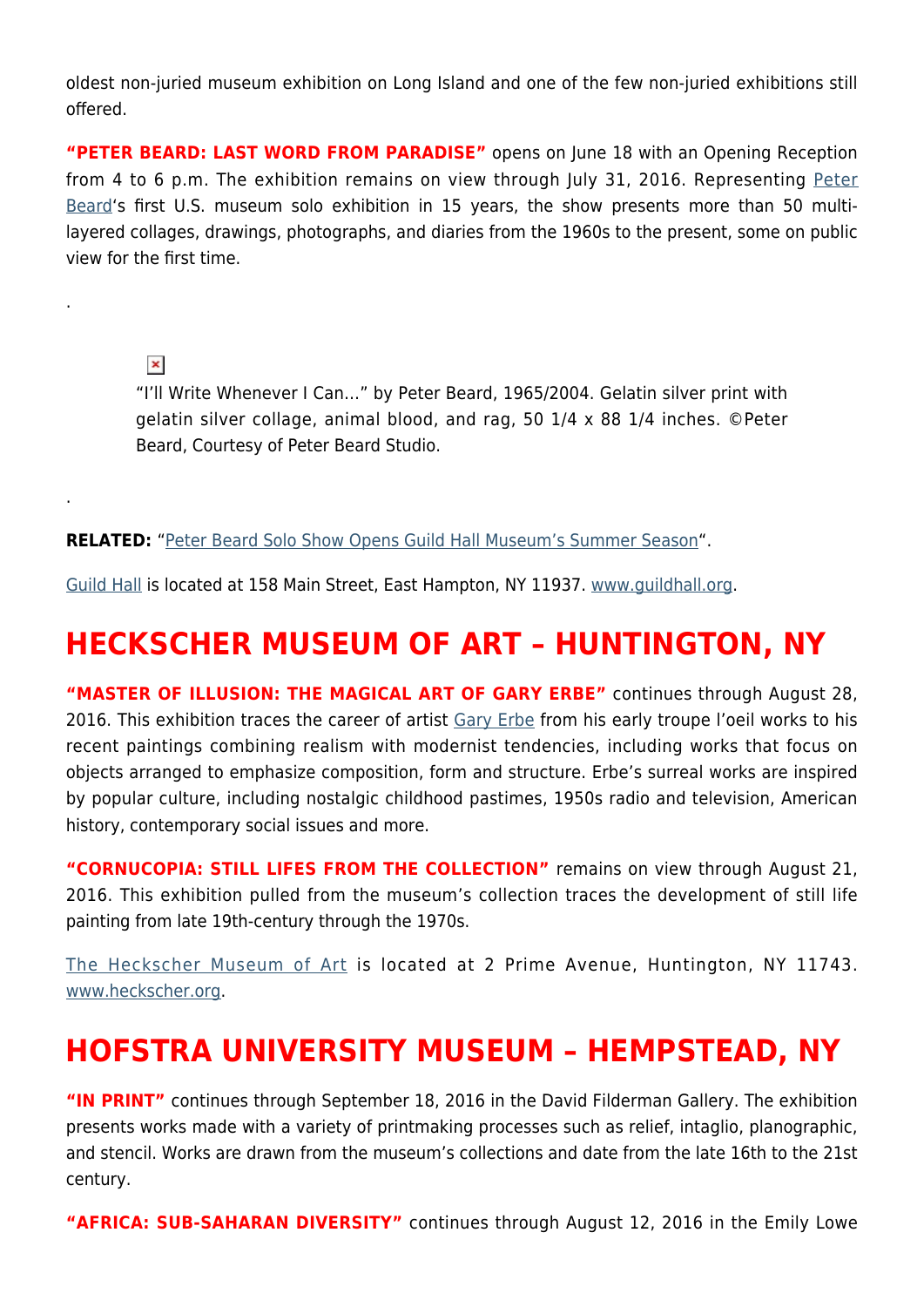Gallery. Drawn exclusively from the Museum's Collections, the exhibition presents art and artifacts from cultures across West and Central Africa. Masks, weapons, sculptures, and jewelry will be on view.

The Hofstra University Museum is located at 112 Hofstra University, Hempstead, NY 11549.

The Emily Lowe Gallery is located at Emily Lowe Hall on the South Campus. The David Filderman Gallery is located on the ninth floor of the Joan and Donald E. Axinn Library on the South Campus. [www.hofstra.edu.](http://www.hofstra.edu)

#### **ISLIP ART MUSEUM – EAST ISLIP, NY**

**"POISON PLAY"** continues through June 5, 2016. Artists on view include [Margaret DeLima](http://margaretdelima.com/home.html), [Scott](https://hamptonsarthub.com/2015/07/21/scott-mcintire-a-close-up-view-of-the-life-around-us/) [McIntire](https://hamptonsarthub.com/2015/07/21/scott-mcintire-a-close-up-view-of-the-life-around-us/), [John Sabraw](http://www.johnsabraw.com/) and [Anne Seelbach.](http://www.anneseelbach.com/) The exhibition explores our carbon footprint, the abuse of natural resources and works born from destruction. Curated by Beth Giacummo.

**"PRIVATE VIEWING: FOR YOUR EYES ONLY"** opens on June 19, 2016 with an Opening Reception on June 25 from 8 to 11 p.m. The exhibition remains on view through September 11, 2016. This Annual Open Call exhibition challenges artists to create works in a box that engage one viewer at a time. Curated by Eileen Palmer.

**"SHAPESHIFTER: NEW WORKS BY ANU ANNAM"** opens on June 19, 2016 with an Opening Reception on June 25 from 8 to 11 p.m. The exhibition remains on view through September 11, 2016. On view are Annam's portraits that capture mental states and auras through unconventional techniques and interpretations.

The Islip Art Museum is located at 50 Irish Lane, East Islip, NY 11730. [www.islipartmuseum.org.](http://www.islipartmuseum.org)

#### **LONGHOUSE RESERVE – EAST HAMPTON, NY**

LongHouse Reserve opened for the season on April 30. On view is the design exhibition "Master Works" featuring a mix of furnishings and "art-in-craft media". Twelve new sited sculptures join the LongHouse Reserve's cultivated grounds and gardens for the season. Click [here](https://hamptonsarthub.com/2016/04/27/exhibitions-new-sculptures-unveiled-for-longhouses-summer-season/) to discover the new sculpture on view.

[LongHouse Reserve](https://hamptonsarthub.com/museum-guide/longhouse-reserve/) is located at 133 Hands Creek Rd, East Hampton, NY 11937. [www.longhouse.org.](http://www.longhouse.org)

#### **LONG ISLAND MUSEUM – STONY BROOK, NY**

**"THE BRUSH IS MY PEN: ART THAT TELLS STORIES"** continues through July 30, 2016. The exhibition explores American art in the narrative tradition, from the 1820s through today. 18 paintings, prints, and photographs chosen primarily from the Long Island Museum's permanent collection will be on view.

**"COMMON GROUND: THE MUSIC FESTIVAL EXPERIENCE"** continues through September 5,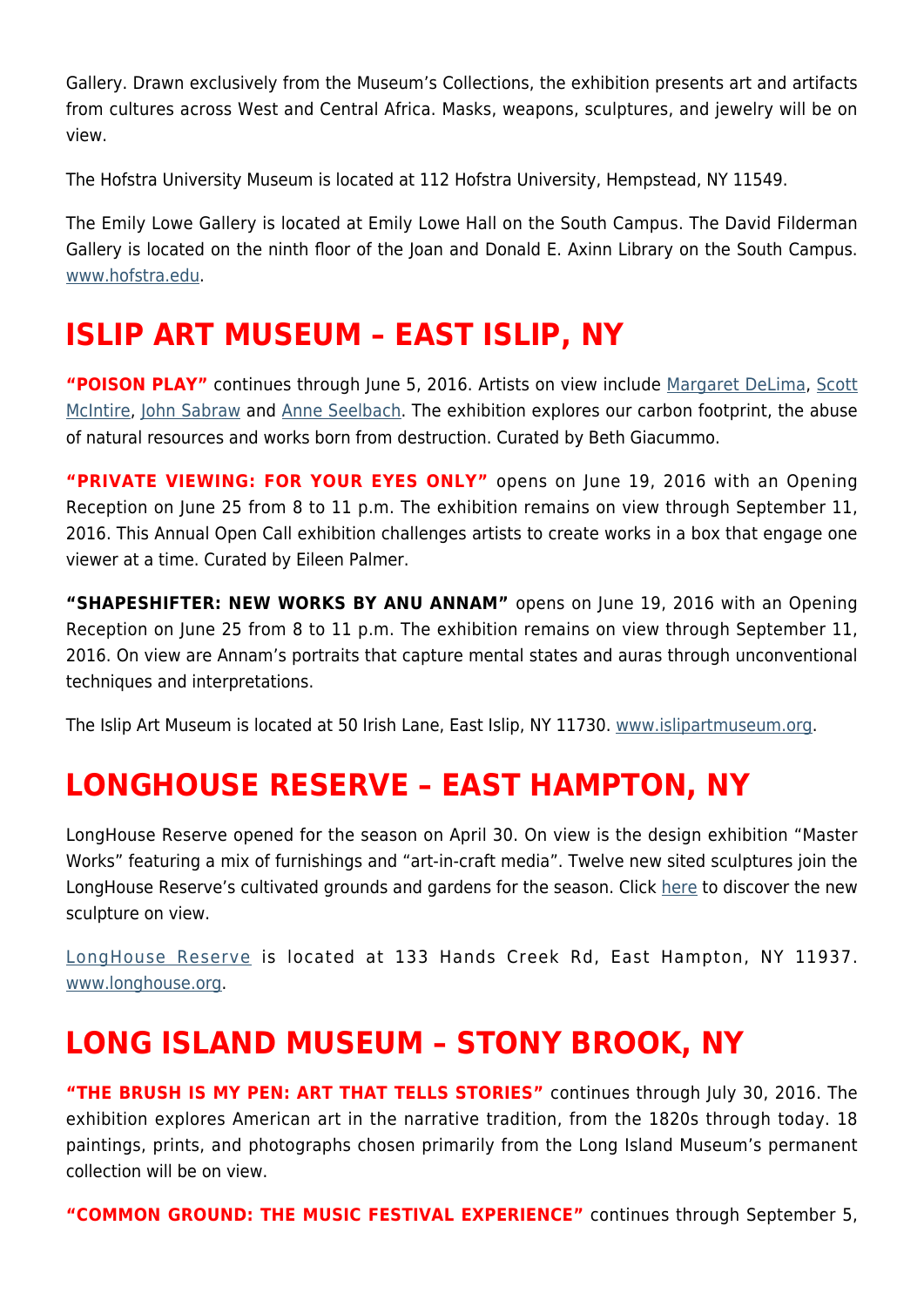2016. The exhibition is curated by the Rock and Roll Hall of Fame and explores the appeal and influence of music festivals on our society.

"**LONG ISLAND IN THE SIXTIES"** opens on June 24 and remains on view through December 31, 2016. This exhibition explores how Long Island was transformed in the 1960s as New York City residents sought home ownership and greener pastures, and as the country as a whole questioned the meaning of a "traditional" American lifestyle.

The Long Island Museum is located at 1200 Route 25A, Stony Brook, NY 11790. For details and programming, visit [www.longislandmuseum.org.](http://www.longislandmuseum.org)

# **NASSAU COUNTY MUSEUM OF ART – ROSLYN HARBOR, NY**

**"KENNY SCHARF"** continues through July 10, 2016. A major player in the 1980s NYC street art movement, Kenny Scharf is recognized by his vibrant, large-scale paintings and playful installations. His imagery draws upon pop icons, advertising and consumer culture of the 1960s, including TV cartoon characters. The exhibition includes approximately 50 major paintings and sculptures from throughout the artist's career. Also on view are installations taken directly from the artist's former Brooklyn studio and loft space as a recreation of the artist's workspace.

**RELATED:** ["Kenny Scharf & '80s Street Art Opens at Nassau County Museum of Art](https://hamptonsarthub.com/2016/03/17/exhibitions-museums-kenny-scharf-80s-street-art-opens-at-nassau-county-museum-of-art/)".

"**JOSEF ALBERS: FORMULATION: ARTICULATION**" continues through July 10, 2016. On view will be [Josef Albers'](http://www.albersfoundation.org/) silkscreens from his "Formulation:Articulation" portfolio spanning 40 years. Works in the portfolio explore themes such as perception of color and spatial geometry.

[The Nassau County Museum of Art](https://hamptonsarthub.com/museum-guide/nassau-county-museum-of-art/) is located at One Museum Drive (just off Northern Blvd, Route 25A), Roslyn Harbor, NY 11576. [www.nassaumuseum.org](http://www.nassaumuseum.org).

#### **PARRISH ART MUSEUM – WATER MILL, NY**

"RADICAL SEAFARING" continues through July 24, 2016. ["Radical Seafaring"](https://hamptonsarthub.com/exhibition/radical-seafaring/) is a multidisciplinary exhibition, publication, and program initiative that includes two-dimensional works, sculptural objects, vessels, models, film and video, off-site commissions, and boat trips around East End waterways. Under the direction of Andrea Grover, the show features 25 artists showing works ranging from artist-made seafaring vessels, documentation of past expeditions, designs exploring alternative communities on the water and more.

[The Parrish Art Museum](https://hamptonsarthub.com/museum-guide/the-parrish-art-museum/) is located at 279 Montauk Highway, Water Mill, NY 11976. [www.parrishart.org](http://www.parrishart.org).

.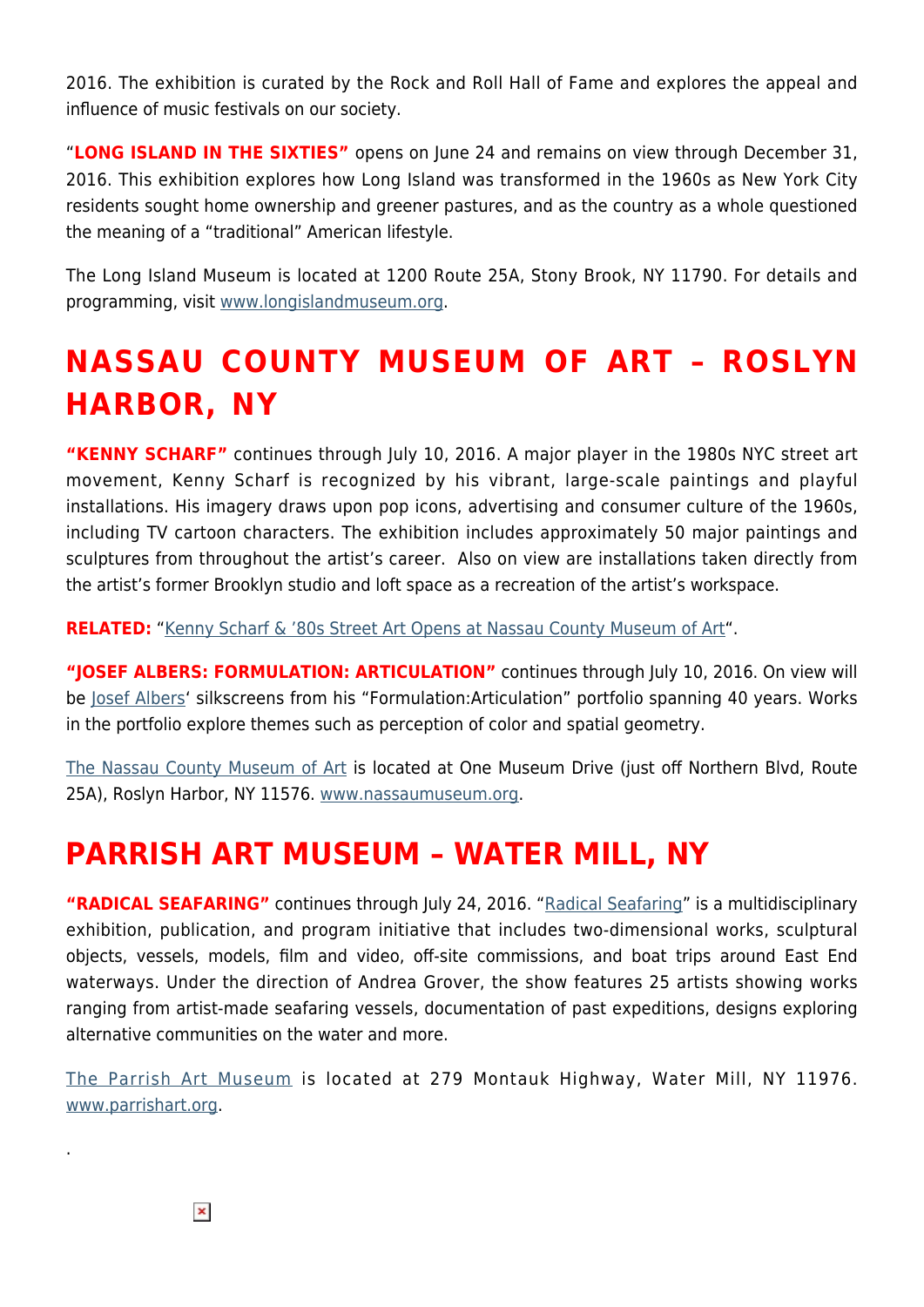.

# **POLLOCK-KRASNER HOUSE & STUDY CENTER – EAST HAMPTON, NY**

**"PHILIP PAVIA: SCULPTURE AND DRAWINGS"** continues through July 30, 2016. The exhibition includes a selection of drawings and stone sculptures by [Philip Pavia](http://philippavia.com/) (1911-2005). The show focuses on the 1960s, when Pavia began working in marble, treating blocks of stone as collage elements to create various colors and textures culminating in "scatter sculptures." Drawings on view represent "thought-forms" that helped Pavia visualize ideas for sculptures.

[The Pollock-Krasner House and Study Center](https://hamptonsarthub.com/museum-guide/pollock-krasner-house-and-study-center/) is located at 830 Springs-Fireplace Road, East Hampton, NY 11937. [www.sb.cc.stonybrook.edu/pkhouse.](http://www.sb.cc.stonybrook.edu/pkhouse)

# **SAG HARBOR WHALING & HISTORICAL MUSEUM – SAG HARBOR, NY**

**"EVERY VILLAGE HAS A STORY: PLACES"** remains on view through June 27, 2016. In this exhibition curated by Elise Goodheart, nine local artists were invited to explore the roots of Sag Harbor's past through it's buildings and "places." Artists on view include [Reynold Ruffins,](http://www.reynoldruffins.com/) [John](http://www.johncappelloart.com/) [Capello,](http://www.johncappelloart.com/) [Paul Davis](http://www.copyrightdavis.com/), [Erica Lynn Huberty,](http://www.ericalynnhuberty.com/) [Joan Tripp,](http://joantripp.com/) [Scott Sandell,](http://www.askart.com/artist/Scott_Sandell/129464/Scott_Sandell.aspx) [Peter Solow](http://easthamptonstar.com/Archive/2013917/Peter-Solow-Knowing-When-Stop), [Carolyn Conrad,](http://carolynconradart.com/carolyn_conrad/carolyn_conrad_artist.html) [Michael Butler](http://www.michael-butler.com/).

[The Sag Harbor Whaling and Historical Museum](https://hamptonsarthub.com/museum-guide/sag-harbor-whaling-museum/) is located at 200 Main Street, Sag Harbor, NY 11963. [www.sagharborwhalingmuseum.org](http://www.sagharborwhalingmuseum.org).

# **SOUTHAMPTON HISTORICAL MUSEUM & RESEARCH CENTER – SOUTHAMPTON, NY**

**"SOUTHAMPTON UNDER SIEGE: THE BRITISH OCCUPATION OF SOUTHAMPTON DURING THE REVOLUTIONARY WAR"** continues through December 31, 2016. The exhibition makes use of a timeline, maps, period rooms, artifacts, video, and a catalog to bring attention to the men, women, and children who lived in an isolated and occupied village from 1776 until the end of the revolutionary war.

**"BEACH LIGHT: PAINTINGS BY EILEEN DAWN SKRETCH"** continues through October 22, 2016. The exhibition features seaside paintings of the flat, open spaces of the East End by artist [Eileen](http://www.eileendawnskretch.com/) [Dawn Skretch](http://www.eileendawnskretch.com/).

The Southampton Historical Museum & Research Center's main campus is located at 17 Meeting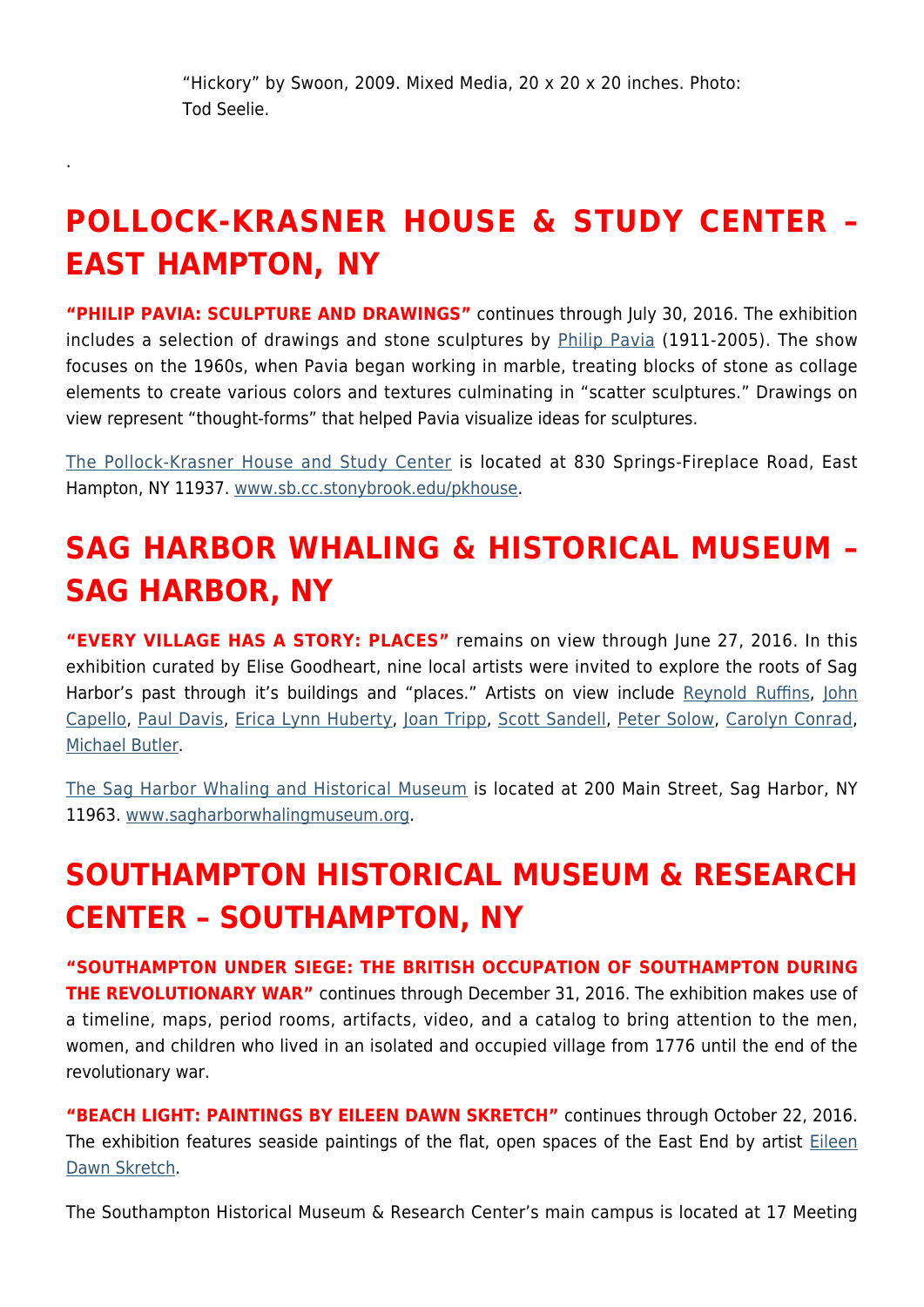## **SOUTHOLD HISTORICAL SOCIETY – SOUTHOLD, NY**

**"IMAGES OF NEW YORK, 1912-1964"** continues through June 24, 2016 in the Reichert Family Center. Photographs of New York City over a span of over 50 years by Charles Henry Meredith and William Steeple Davis will be on view.

**"DEAD MAN'S COVE: 10 SHIPWRECKS & ONE LIGHTHOUSE"** opens on June 4, 2016 and continues through July 23, 2016. The exhibition showcases the stories of 10 vessels that encountered trouble on the Long Island Sound and the history of Dead Man's Cove, the area surrounding Horton Point.

[The Southold Historical Society'](https://hamptonsarthub.com/museum-guide/the-southold-historical-society/)s Reichert Family Center and Cosden Price Gallery is located at 54127 Main Road, Southold, NY 11971. The Ann Currie-Bell House is located at 55200 Main Road, Southold, NY 11971. [www.southoldhistoricalsociety.org](http://www.southoldhistoricalsociety.org).

# **SUFFOLK COUNTY HISTORICAL SOCIETY – RIVERHEAD, NY**

**"FULLERTON'S LONG ISLAND: THE LURE OF THE LAND"** continues through December 23, 2016. The exhibition will feature over 70 large-sized historic photographs from the museum's Hal B. Fullerton Collection. Curated by Neil Scholl and Peter Dicke.

**"WHEN THE BROADBILL WAS KING ON GREAT SOUTH BAY"** continues through August 27, 2016. The exhibition highlights local families, maritime history, folk art, and bay ecology. Presented by the Long Island Decoy Collectors Assoc., the show will feature decoys, a scooter boat, a documentary, historic photos of the Great South Bay rigs, and artwork and photography by Steven Sanford.

**PERMANENT EXHBITIONS:** Six historical exhibitions culled from the SCHS collections. The Syliva Downs Staas Gallery presents paintings and furniture from the 18th – 20th centuries. Permanent exhibitions include "So Ends This Long Journey", "Early Suffolk Farm Life and The Rise of Crafts", "Early Suffolk Transport", "From Near and Far: Ceramics in Suffolk County Households, 1750-1870" and "Arms & Armament".

[The Suffolk County Historical Society](https://hamptonsarthub.com/museum-guide/suffolk-county-historical-society/) is located at 300 West Main St., Riverhead, NY 11901. [www.suffolkcountyhistoricalsociety.org.](http://www.suffolkcountyhistoricalsociety.org)

#### **WATER MILL MUSEUM – WATER MILL, NY**

**"2nd ANNUAL BEST OF THIRTY SQUARED"** opens on June 23, 2016 with an Opening Reception on June 25, 2016 from 4 to 7 p.m. The exhibition remains on view through July 17, 2016. 26 artists were challenged to create 30 works in 30 days. The results include paintings, drawings and photographs in landscape, still life, figurative and abstract genres.